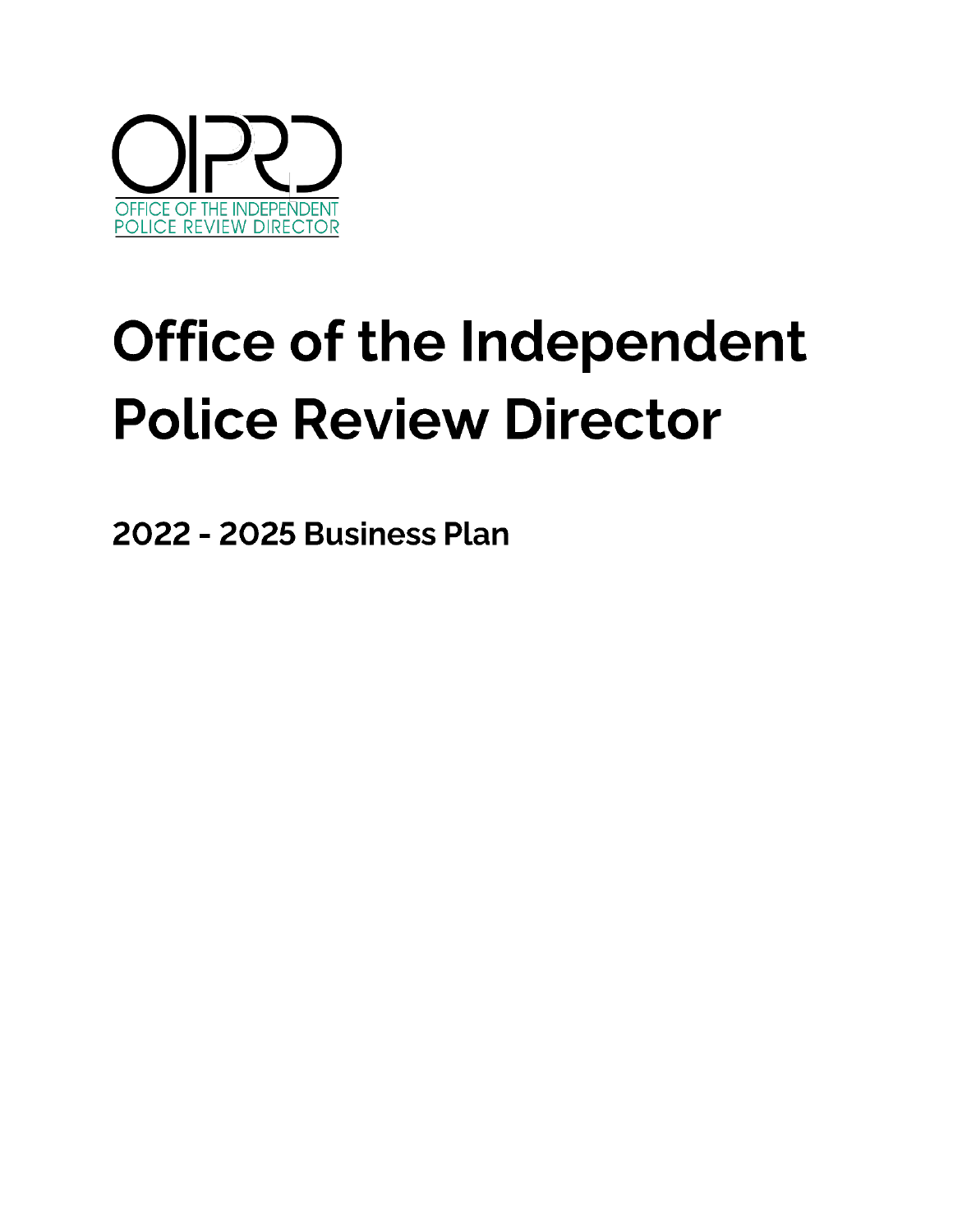# **Table of Contents**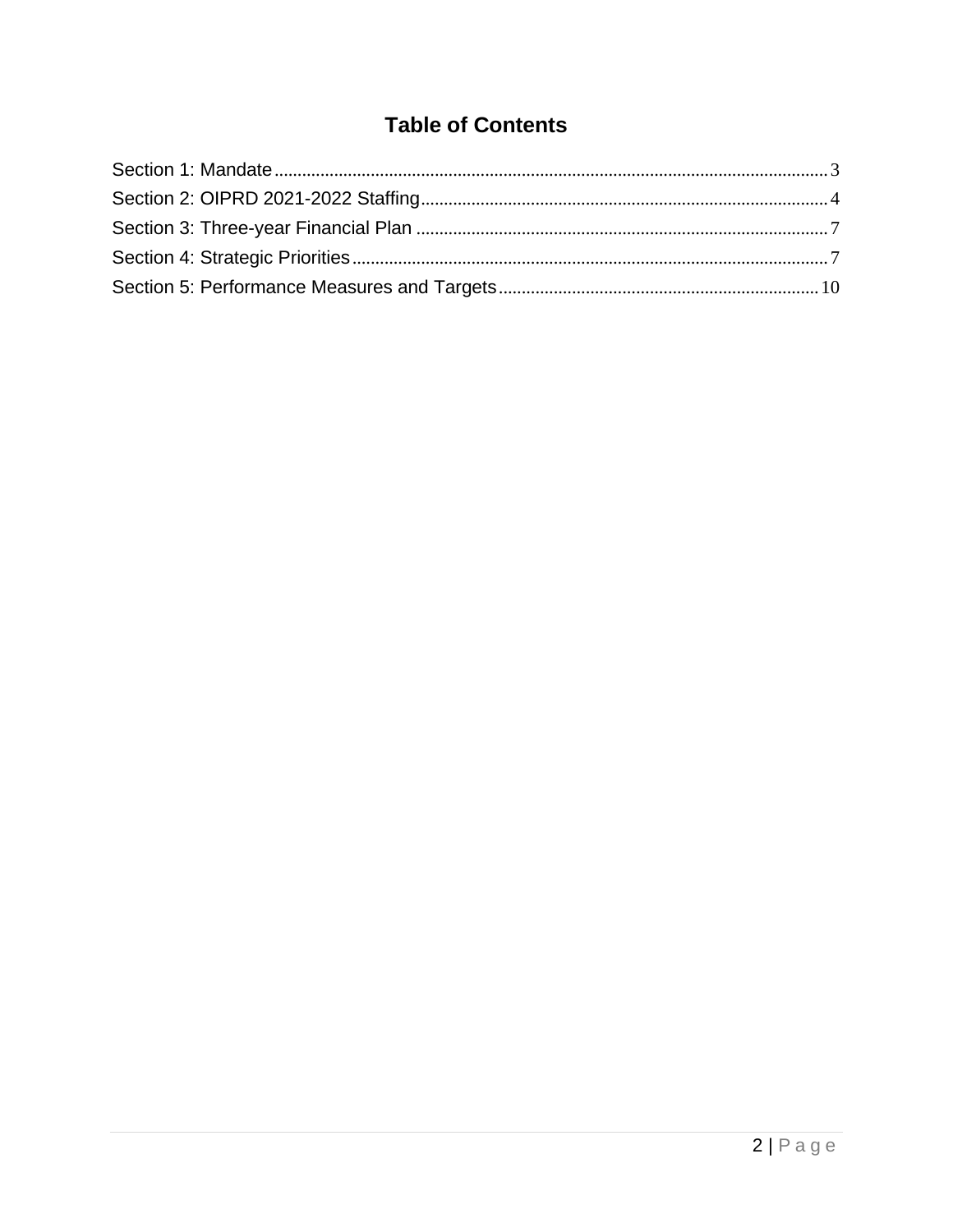# <span id="page-2-0"></span>**Section 1: Mandate**

The Office of the Independent Police Review Director (OIPRD) is an independent civilian oversight agency mandated to receive, manage, and oversee all public complaints about the police in Ontario. It provides a system for members of the public to make complaints about the conduct of an officer, the policies of a police service, and the services a police service provides. The OIPRD is an arm's-length regulatory agency of the Ontario Ministry of the Attorney General (MAG). The OIPRD receives its legislative authority from Part II.1 and Part V of the *Police Services Act* (PSA). Upon proclamation of the *Community Safety and Policing Act* (CSPA) the OIPRD will become the Law Enforcement Complaints Agency (LECA) and gain legislative authority under that act.

Additionally, once the CSPA is proclaimed the agency's mandate will expand to include Special Constables from the Niagara Parks Commission and Peace Officers of the Legislative Assembly. The agency's jurisdiction would be further expanded if First Nations Police Services choose to opt in.

The agency ensures that public complaints about police are effectively dealt with in a manner that is transparent and fair to both the public and the police by:

- Overseeing public complaints through to their conclusion;
- Investigating conduct complaints and overseeing complaint investigations by police services;
- Conducting detailed reviews of conduct investigations by police services when requested by public complainants;
- Conducting reviews of referred investigations;
- Encouraging and facilitating meaningful resolution of complaints;

All agency decisions are independent of the government, the police, and the public.

The agency's **vision** is to enhance confidence in the public complaints system through excellence in the independent and impartial oversight of police.

The agency's **mission** is to provide effective management and oversight of public complaints, increase confidence in the public complaints system, and promote accountability of police services across Ontario.

In fulfilling its mandate, the agency is guided by the **principles and values** of:

- **Accountability:** Improving transparency and accountability of the police complaints system and maintaining accountability for actions to stakeholders.
- **Integrity:** Providing professional, objective, timely services to all stakeholders while treating them fairly and respecting their privacy and dignity.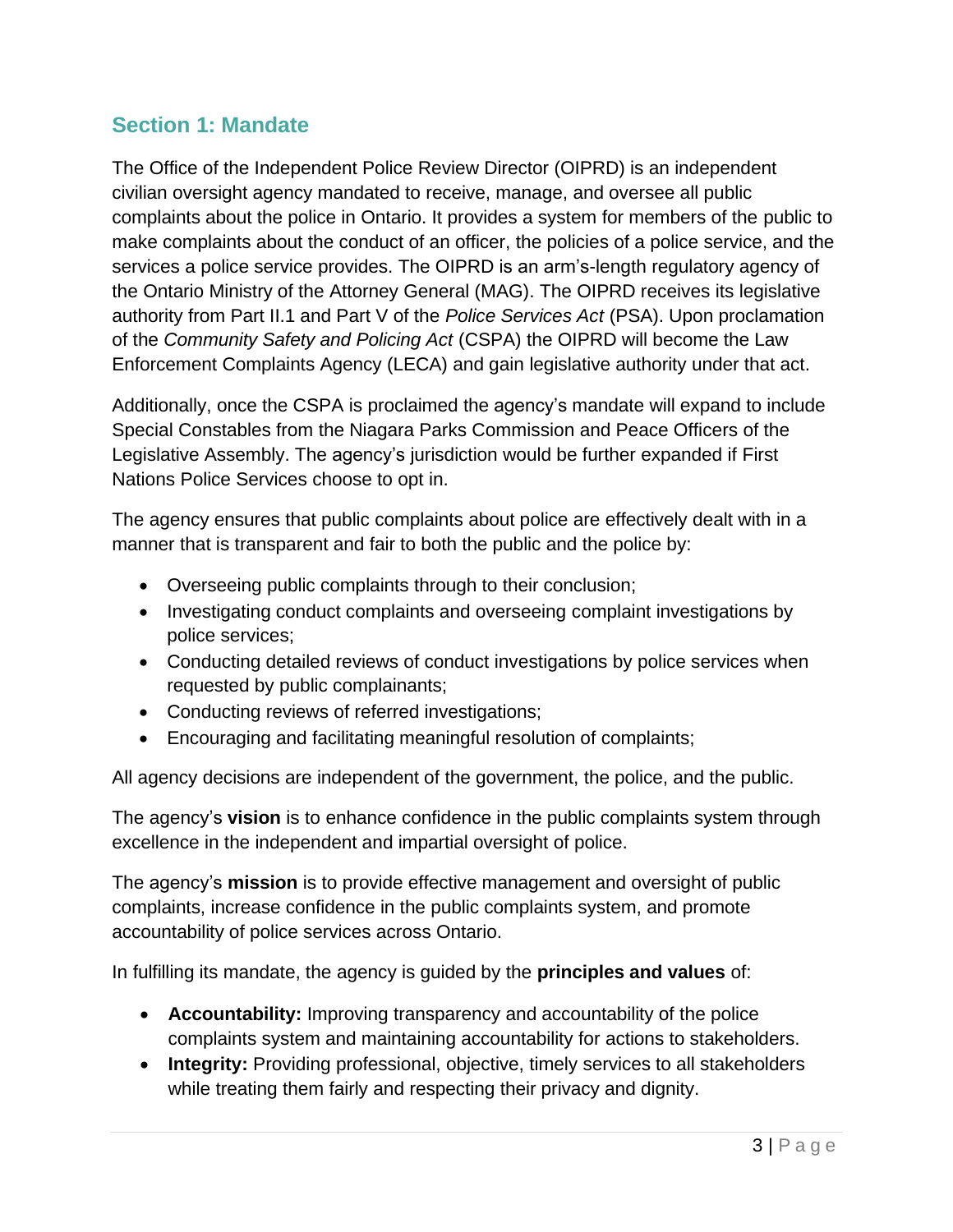- **Independence:** Overseeing investigations by police services in a fair, transparent, and effective manner and conducting independent investigations thoroughly and fairly.
- **Accessibility:** Delivering a modern, accessible system for the public to lodge complaints about police and building public awareness about the complaints system.
- **Diversity and Inclusion:** Being responsive to, and inclusive of diversity in delivering services.

The agency's mandate aligns with the government's priority of promoting fairness, providing access to justice, and investigating complaints (conduct, policy, and service). Further, it aligns with MAG's vision of an innovative, sustainable, and responsive justice system that promotes public confidence and upholds the rule of law. The agency's mandate also aligns with the ministry's strategic plan priorities, including:

- Access to modernized and streamlined client-centred programs and services supported by technology.
- Supporting, protecting and advocating for victims and vulnerable individuals, including those with mental health and addiction issues.
- Developing and retaining a diverse, skilled, and engaged workforce.
- Promoting accountability across justice system partners.

# <span id="page-3-0"></span>**Section 2: OIPRD 2021-2022 Staffing**

The agency has an allotment of 52 full-time equivalent (FTE) staff members organized into the following operational units:

- **Executive Office**
	- $\circ$  Provides direction and makes decisions in accordance with the OIPRD mandate, powers and role regarding investigations, public hearings, police policy and service reviews.
	- o Acts as the public face of OIPRD.
	- o Provides strategic and operational direction for the agency.
	- o Liaise with police services boards and the chiefs of police.

#### • **Case Management**

- o Provides front-counter and electronic access to filing of complaints.
- $\circ$  Provides public liaison and complaints assistance in English and French.
- o Undertakes intake and screening of complaints.
- o Creates and maintains records and case management reporting processes.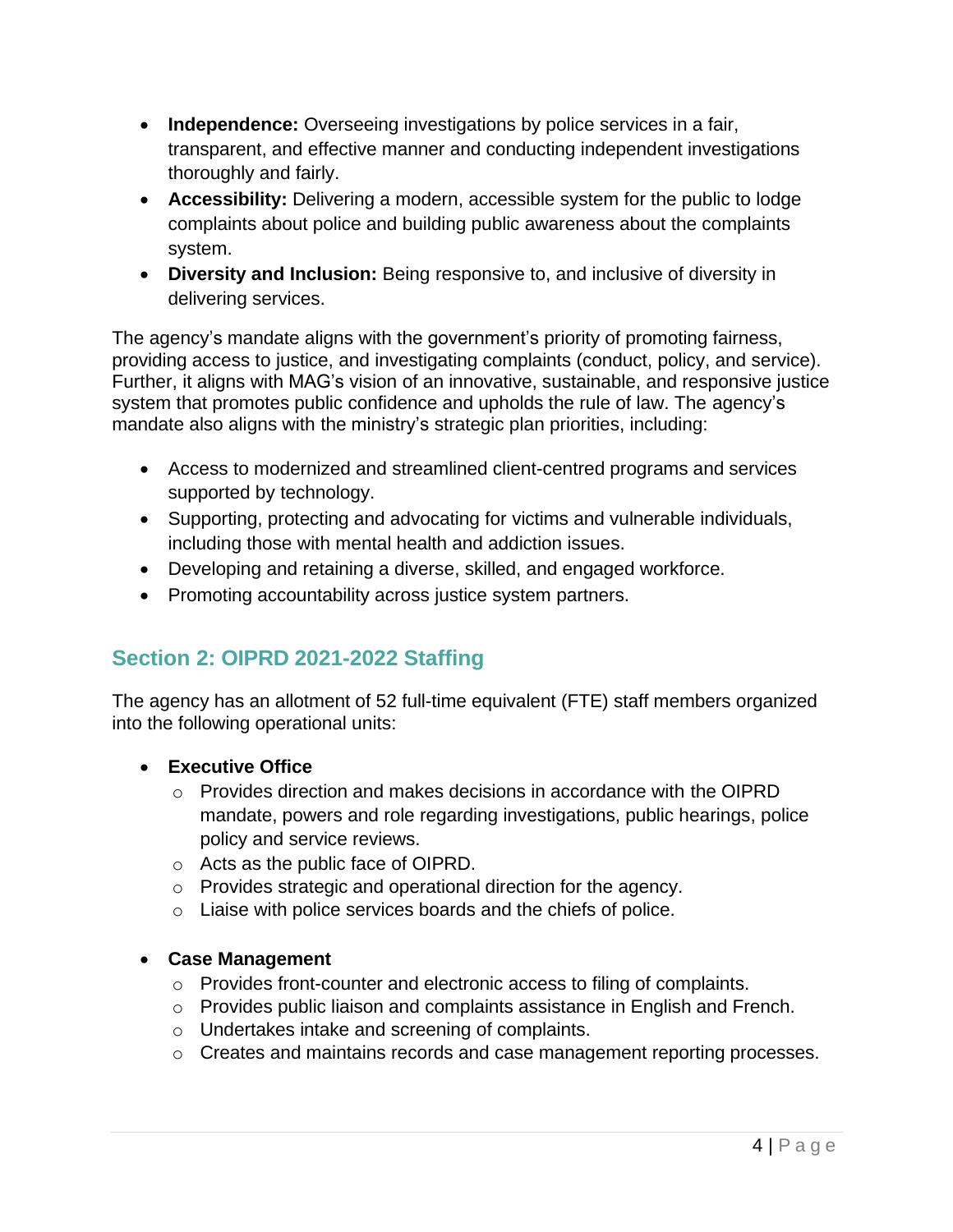#### • **Investigations**

- o Finalizes public police complaint screening-in process.
- o Drafts Investigative Plans, oversees investigations to completion and audits investigative reports for all complaints referred to police services.
- o Provides recommendations to the Director regarding the public interest of a complaint and the retention of complaints for investigation.
- o Undertakes independent investigations of retained police conduct complaints.
- o Refers appropriately deemed complaints to be investigated by either the originating or a third-party police service, and reviews informal resolutions.
- o Manages, in collaboration with the Legal unit, the Request for Review (R4R) process.

#### • **Legal Services**

- o Provides integrated legal advice and associated services to the Director and other OIPRD staff.
- o Provides legal support to investigators concerning criminal and administrative law, legal rights, scope of power and statutory interpretation of legislation/regulations.
- o Appears on behalf of OIPRD at the Ontario Civilian Police Commission, Superior Court of Justice, Divisional Court and other proceedings.
- o Assists with legal/policy work and liaises with MAG and other ministries.
- o Manages policy and service complaints received by the agency.
- o Monitors substantiated cases through disciplinary hearings.

#### • **Corporate Services**

- o Provides financial, human resources, information technology, communications and outreach, controllership, procurement, risk management, knowledge management, records management and retention, strategic planning, data management, asset management, facilities, training, and administrative functions for the agency.
- o Develops policies and procedures, performance measures and engagement strategies.
- o Manages freedom of information requests.
- o Raises public and media awareness of the agency through a variety of channels, including evolving web and social media content, media relations, announcements, events and presentations to a broad range of community organizations.
- o Provides timely responses to media enquiries about complaints and investigations.
- o Manages early resolution processes and outreach for the agency.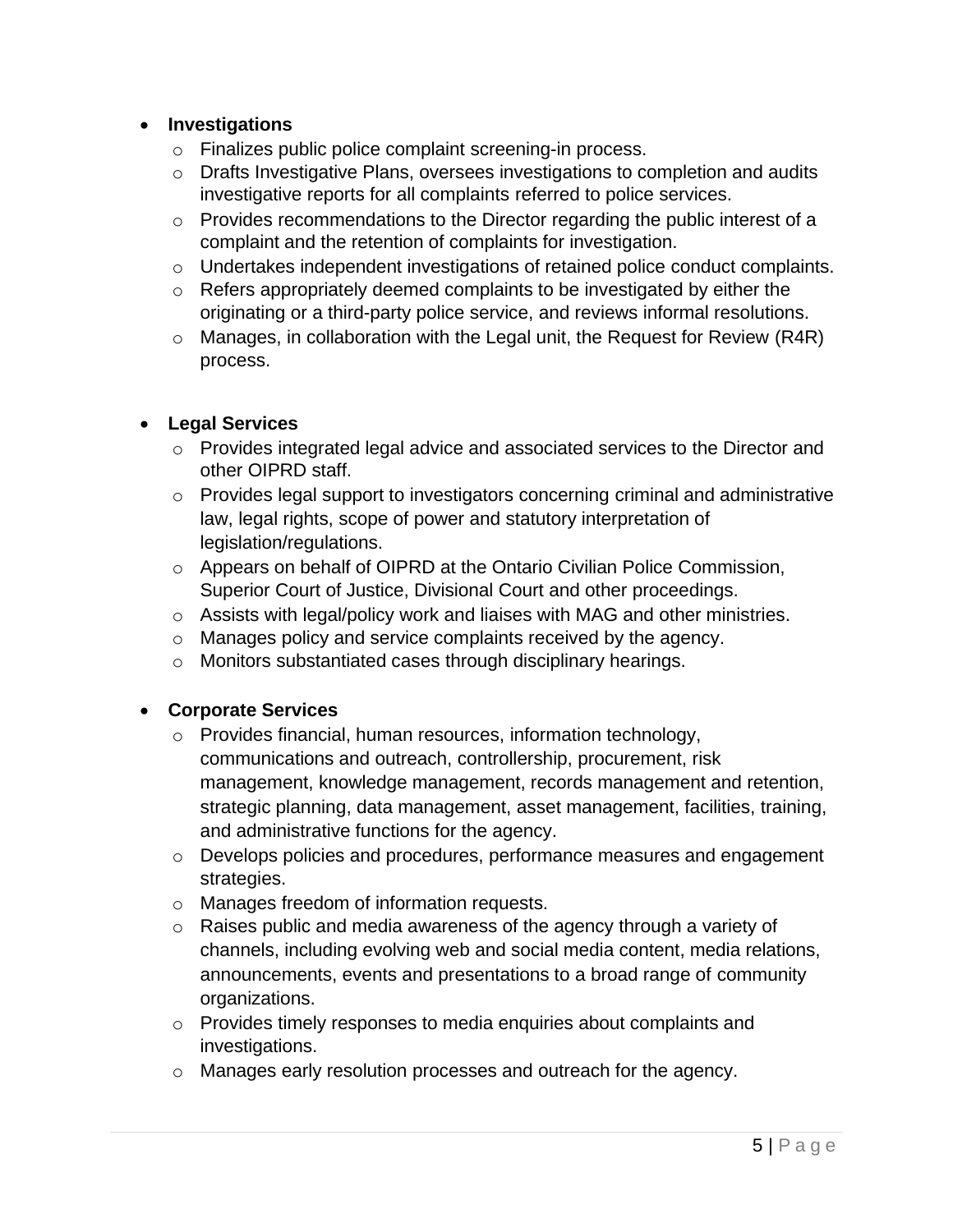#### **OIPRD 2022/23 Organizational Chart**

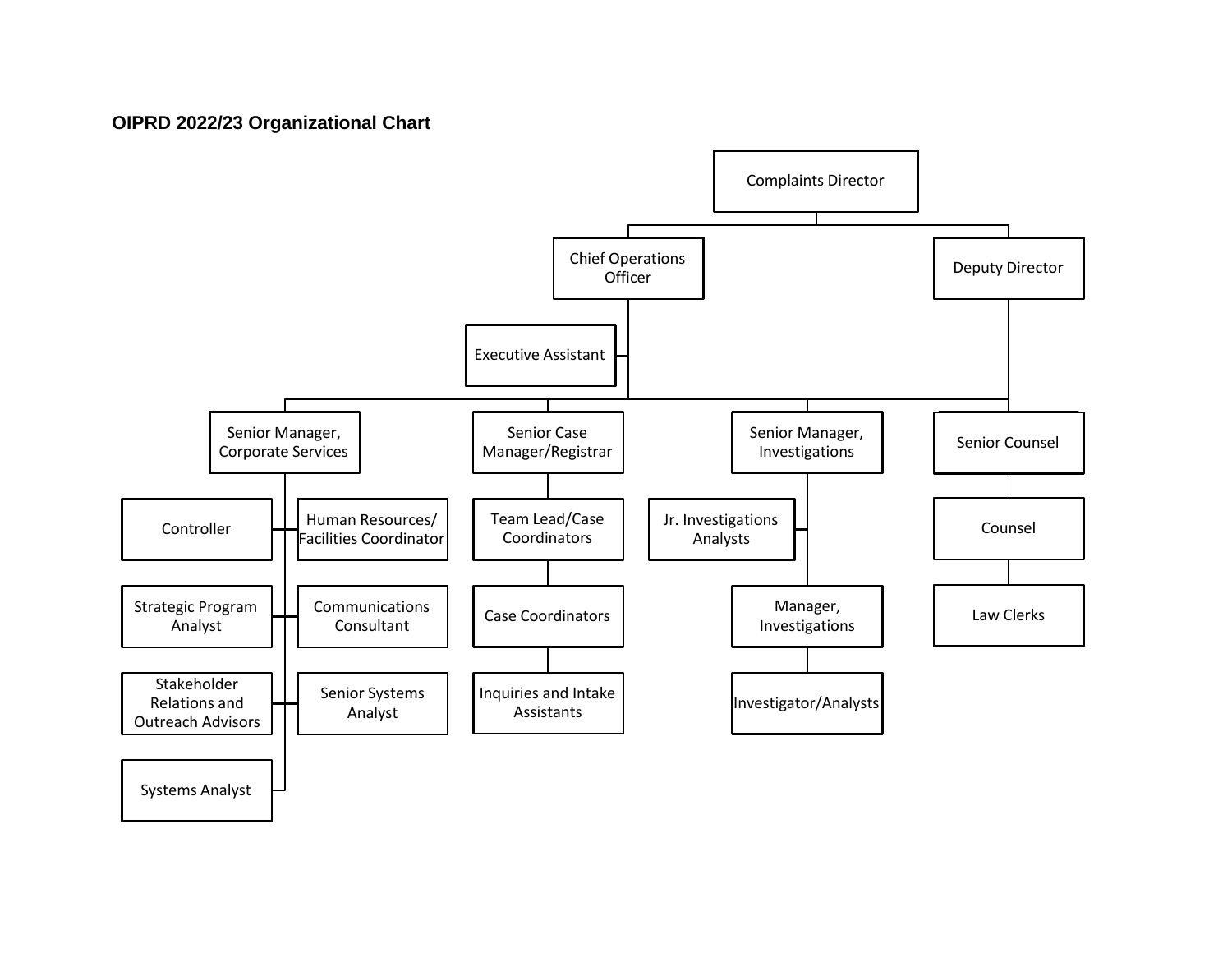# <span id="page-6-0"></span>**Section 3: Three-year Financial Plan**

Upon the proclamation of the *Community Safety and Policing Act (CSPA*) the agency will see an increase in its workload. This will result from the expansion of the agency's jurisdiction to include the special constables of both the Legislative Assembly and the Niagara Parks Commission. There is also the opportunity for First Nations police services to opt-in, further impacting the workload of the agency. To manage these impacts the agency may require additional resources.

Below is the preliminary allocation of the agency for the next three years. This allocation does not include funding for changes related to the CSPA.

| <b>Expense Category</b>                  | 2022-23<br><b>Budget</b> | 2023-24<br><b>Budget</b> | 2024-25<br><b>Budget</b> |
|------------------------------------------|--------------------------|--------------------------|--------------------------|
| <b>Salary, Wages and Benefits</b>        |                          |                          |                          |
| Salaries and Wages                       | 5.8333                   | 5.8647                   | 5.8642                   |
| <b>Benefits</b>                          | 0.6475                   | 0.6511                   | 0.6517                   |
| <b>TOTAL Salary, Wages and Benefits*</b> | 6.4808                   | 6.5158                   | 6.5159                   |
| <b>ODOE</b>                              |                          |                          |                          |
| <b>Transportation and Communications</b> | 0.2953                   | 0.2953                   | 0.2953                   |
| <b>Services</b>                          | 0.5868                   | 0.5868                   | 0.5868                   |
| <b>Supplies and Equipment</b>            | 0.1000                   | 0.1000                   | 0.1000                   |
| <b>TOTAL Operating</b>                   | 7.4629                   | 7.4979                   | 7.4980                   |
| <b>FTE Allocation</b>                    | 52                       | 52                       | 52                       |

#### **Multi-Year Operating Budget**

\*Increases to the Salary, Wages and Benefits budgets are based on collective bargaining compensation adjustments approved through the 2020-21 multi-year planning process.

# <span id="page-6-1"></span>**Section 4: Strategic Priorities**

#### **Build confidence in the complaints system by achieving excellence in police oversight**

Increasing confidence in the public complaints system is first and foremost dependent on the transparency between the agency and the public. This is accomplished through:

• Efficient and timely screening of complaints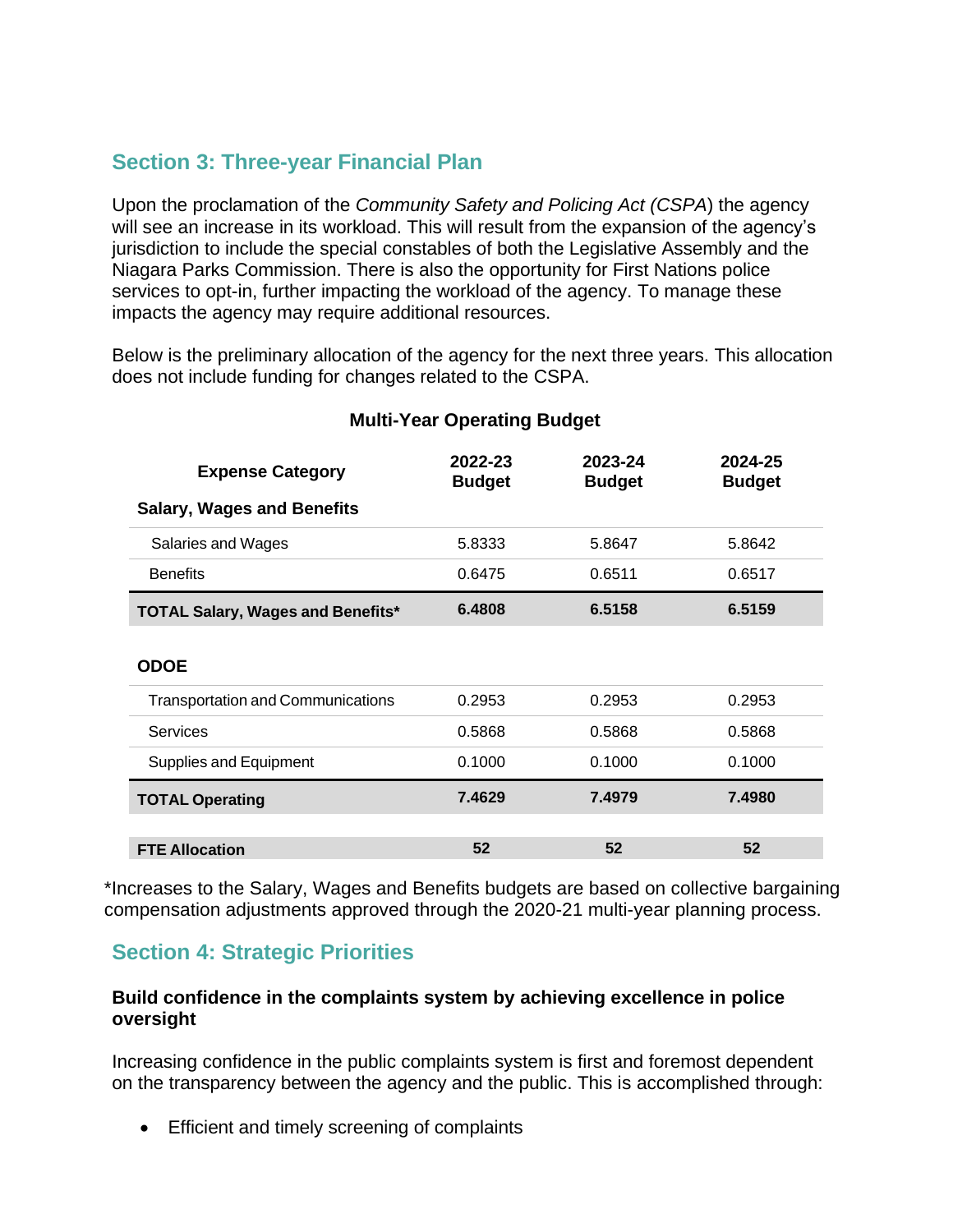- Developing accessible and effective dispute resolution processes through the redevelopment of the early resolution processes.
- Ensuring proper oversight of investigations conducted by police services, including timely and high-quality review processes.
- Maintaining professional standards, quality and timeliness for investigations retained by the agency.
- Improving the police service investigations through timely and high-quality review processes.
- Implementing appropriate agency-wide training on a regular basis.
- Exploring transformative information technology and business processes to support case management and investigations.
- Promoting accountability of police services.

## **Influence change in police policies and practices**

The agency aims to not only build confidence in the complaints system, but also to use its complaints data to proactively identify trends and make recommendations. The ways in which the agency influences this change include:

- Utilizing the agency's notifications system to identify emerging issues and influence change.
- Leading and promoting best practices in the investigations of public complaints.
- Improving policing practices through robust oversight of police investigations.
- Participating in and providing input to inform legislative transformation related to police oversight.

## **Process efficiencies for complaints management and investigations**

The agency is always seeking opportunities to improve the efficiency of the agency's processes. This includes:

- Ensuring efficient intake and case management of complaints with clear communications to complainants and police.
- Ensuring public complaints are managed and investigated in a timely and impartial manner through to completion.
- Ensuring appropriate processes are in place for timely completion of request for reviews.

## **Professional, committed and engaged employees**

The agency firmly believes that an organization is only as strong as its people; accordingly, having a professional, committed and engaged workforce is a key priority. This priority will be realized through: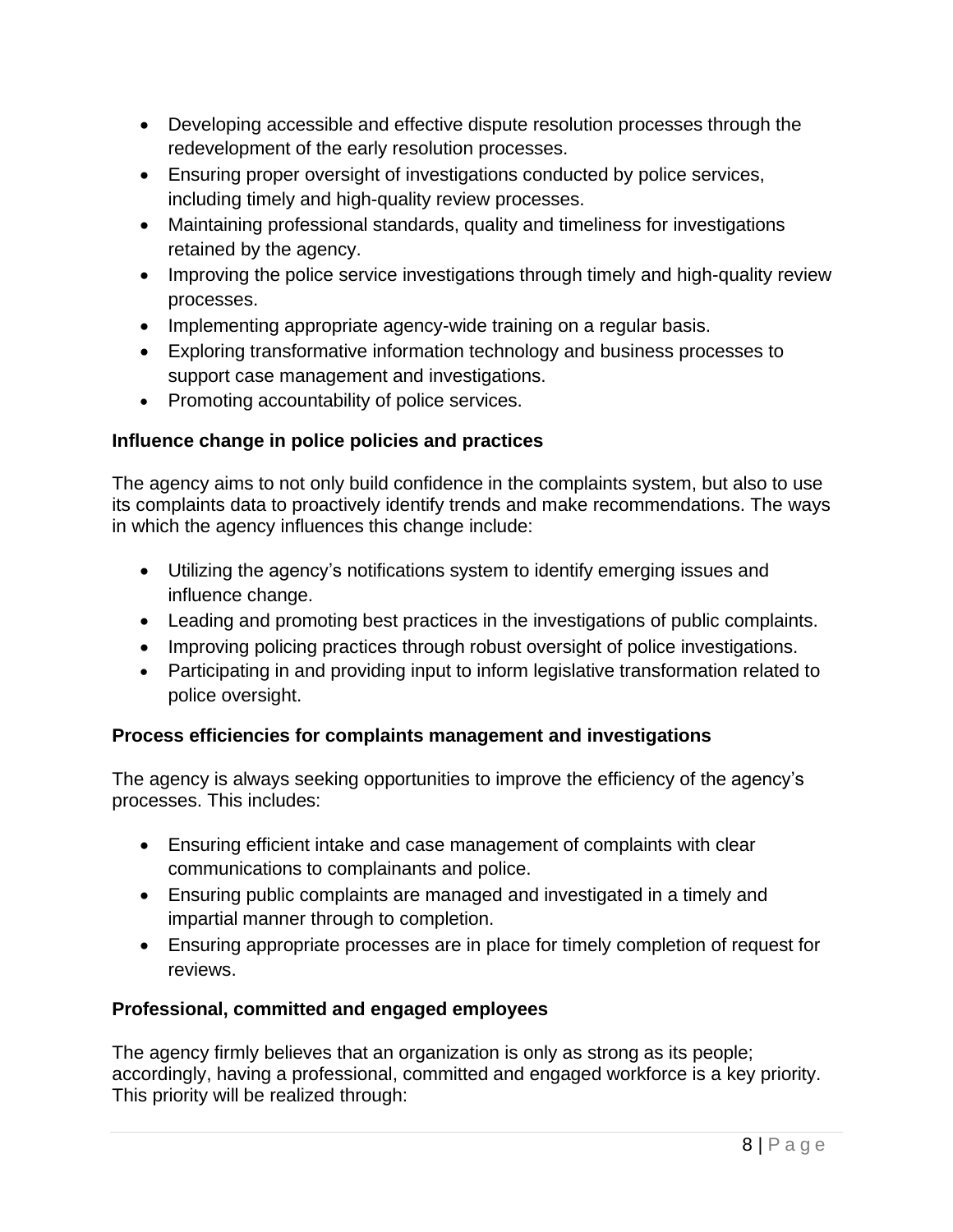- Building a flexible and responsive workforce that rapidly adjusts to changing business environments.
- Creating a knowledge management framework to support the implementation of an ongoing comprehensive training program to enhance staff skills.
- Developing a human capital plan to include strategies for succession planning and future operational needs.
- Implementing an employee engagement strategic plan to increase employee engagement while fostering an inclusive work environment that respects and embraces diversity.

## **Implementation of the Community Safety and Policing Act (CSPA)**

Upon proclamation of the CSPA the agency's mandate will expand. The agency will introduce new processes and adapt existing ones to meet the changes to the mandate, including:

- The agency will receive conduct complaints regarding special constables of Niagara Parks Commission, and Peace Officers of the Legislative Protection Service, as well as municipal and Ontario Provincial police officers.
- First Nations Police Services will have the opportunity to opt-into the public complaints system under LECA's jurisdiction.
- The Complaints Director will be able to initiate an investigation into a matter even when there has been no public complaint.
- LECA will be required to publish de-identified summaries of unsubstantiated complaints.

#### **Modernization of the public complaints system**

For the agency to meet its new mandate under the CSPA the agency needs to continually modernize its processes. The modernization initiatives for the agency include:

- Development of a new case management system to increase the reliability of tracking, reduce redundancies, provide additional statistics for more data driven decision making while ensuring the system can meet the agency's new requirements resulting from the CSPA.
- Continued review of external and internal performance measures accessible to all staff via personal dashboards to enhance service delivery.
- Ongoing enhancements to forms.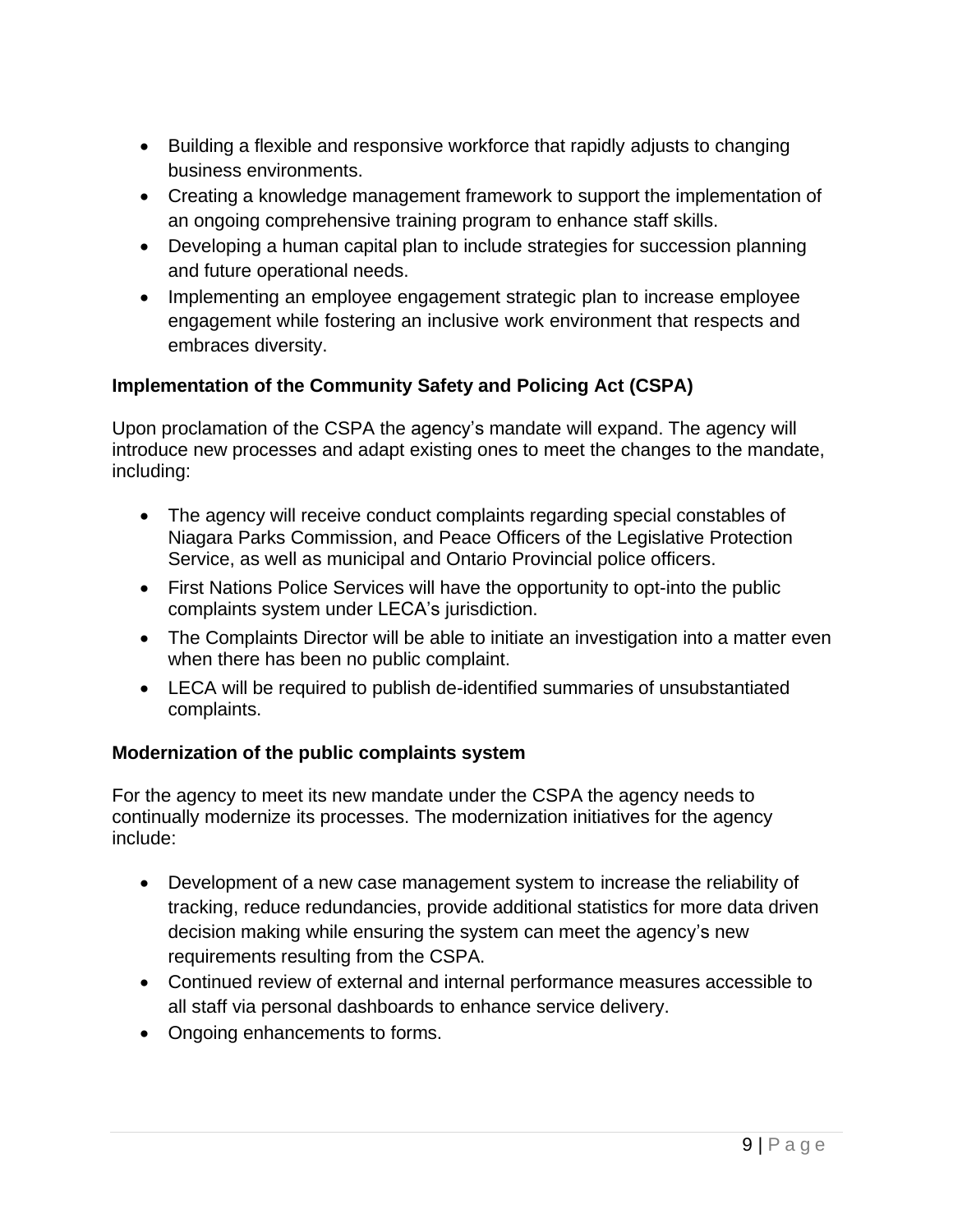• With the introduction of the Service-by-Service statistical web page, the agency plans to use this web page to link the publishing of de-identified summaries of unsubstantiated complaints.

# <span id="page-9-0"></span>**Section 5: Performance Measures and Targets**

Over the last year the agency has undertaken a project to expand and enhance the performance measure tracking system. The enhancements made have given the agency increased capacity to monitor and evaluate the performance of the agency and police services.

The agency tracks performance measures (PM) for both the agency and police services for activities relating to the public complaints process. Listed below are several of the performance measures and targets that will be used over the next three years. The agency has the capacity to "drill down" in the data to review the individual progress of police services and areas of the agency.

As the agency continues to implement the mandate changes relating to the CSPA, these measures may change to better reflect the agency's duties.

## **Police Service Performance Measures**

| <b>Performance Measure</b>                         | 2021-22<br><b>Target</b> | 2022-23<br><b>Target</b> | 2023-24<br><b>Target</b> |
|----------------------------------------------------|--------------------------|--------------------------|--------------------------|
| Seven-day local resolution                         | 75%                      | 75%                      | 75%                      |
| 60-day report for policy/service complaints        | 60%                      | 60%                      | 60%                      |
| 120-day conduct complaint investigation - referred | 65%                      | 65%                      | 65%                      |

#### **Seven-day local resolution**

Police services have seven days after the completion of a Local Resolution to send the completed "Local Resolution Complaint Summary and Local Resolution Agreement" form to the agency. The form must be signed, dated, and include a description of the resolution. The agency's case management system tracks this process electronically.

#### **60-day report for policy/service complaints**

Police Chiefs are required to complete a report responding to policy and service complaints within 60-days of referral from the agency. The agency's case management system tracks receipt of the 60-day report and alerts the assigned law clerk of upcoming due dates. This PM includes reports that were due within the fiscal year. As the CSPA is implemented the management of policy/service complaints will be transferred to the Inspectorate General.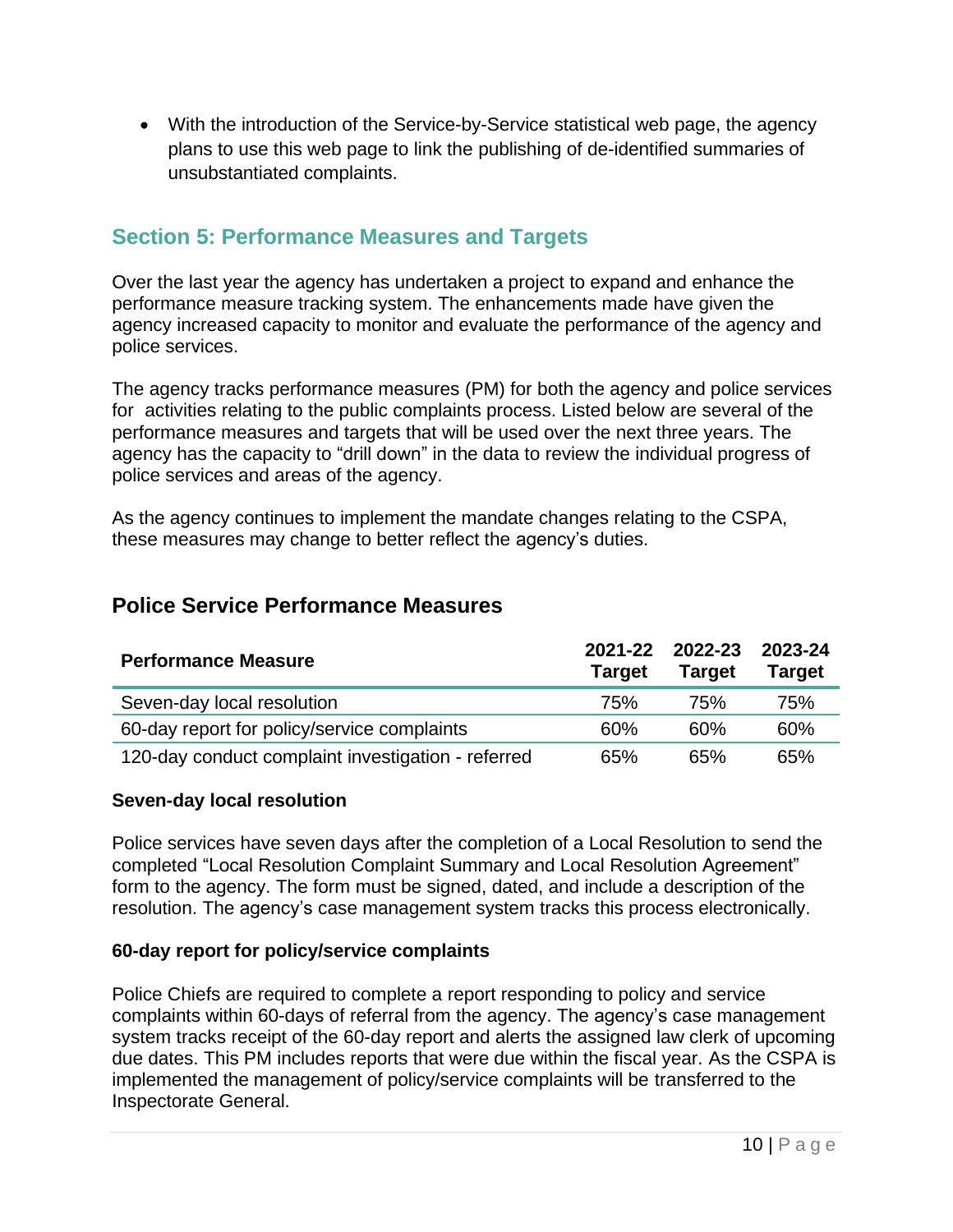#### **120-day conduct complaint investigation - referred**

Investigators endeavour to ensure that conduct complaint investigations are concluded within 120-days of commencement. To ensure compliance with the 120-day investigation report completion, the agency's case management system tracks investigation report due dates.

This PM is measured from the date a complaint file was referred to the police service until the date the chief makes their decision. The PM includes files where the deadline date falls within the fiscal year.

## **OIPRD Performance Measures**

| <b>Performance Measure</b>                         | 2022-23<br><b>Target</b> | 2023-24<br><b>Target</b> | 2024-25<br><b>Target</b> |
|----------------------------------------------------|--------------------------|--------------------------|--------------------------|
| Two-day intake                                     | 85%                      | 85%                      | 85%                      |
| 15-day audit                                       | 75%                      | 75%                      | 75%                      |
| 30-day case management analysis                    | 80%                      | 80%                      | 80%                      |
| 45-day early resolution                            | 80%                      | 80%                      | 80%                      |
| 47-day request for review                          | 60%                      | 60%                      | 60%                      |
| 120-day conduct complaint investigation - retained | 50%                      | 50%                      | 50%                      |
| 12-month end to end complaint processing           | 90%                      | 90%                      | 90%                      |

#### **Two-day intake**

OIPRD endeavours to complete the intake process for new complaints within two (2) business days. This is measured from the time that an official complaint form is received to the date the intake process is completed.

#### **15-day audit**

Upon the completion of a referred investigation, police services send a copy of the investigation report to the agency for review. OIPRD investigators endeavour to complete an audit of these reports within 15 business days of receipt of the report. This PM includes all files where the 15-day deadline date falls within the fiscal year.

#### **30-day case management analysis**

Once a complaint file is received by the agency, the case coordinators endeavour to complete a full review of the complaint within 30 business days. If a complaint is missing information which requires staff to contact the complainant, the period the agency is